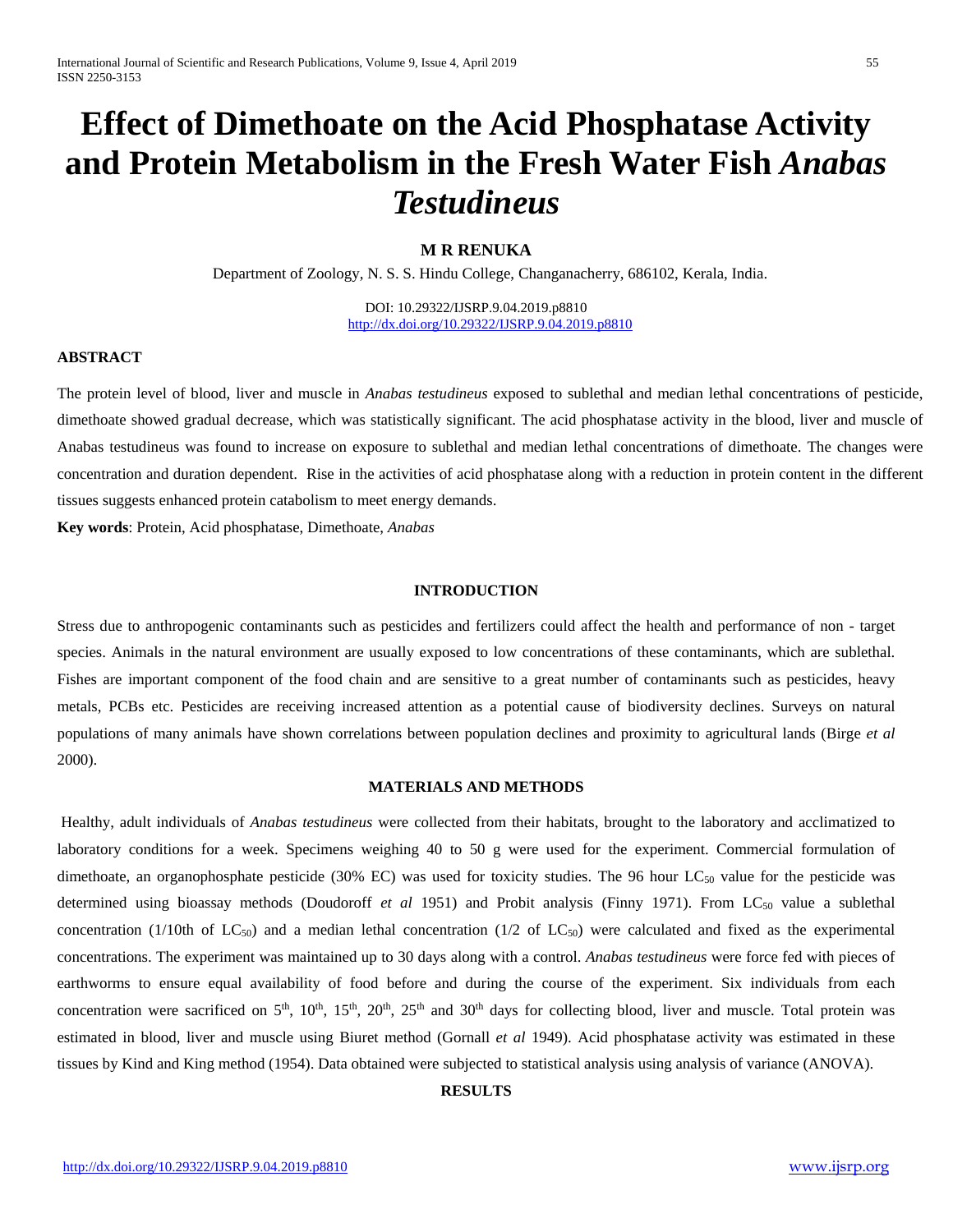The 96 hour LC50 value for dimethoate for *Anabas testudineus* was found as 0 .1 ppm and the experimental concentrations were fixed as 0.01 ppm (sublethal) and 0.05 ppm (median lethal). In experimental fishes control values showed no significant variations for blood protein. Control values ranged from 8.38 to 8.63mg /100ml blood. In sublethal concentrations of dimethoate lowest value recorded was 2.7 mg /100ml on the thirtieth day of exposure (Table 1). Similarly in median lethal concentration this was 1.11mg / 100 ml. (Table 2). Liver protein showed same trend as that of blood protein. Control values ranged between 11.50 and 11.75 mg / g wt. of tissue. In sublethal concentrations of nuvacron the lowest value recorded was 4.58 mg / g wt. of tissue (Table 1) and in median lethal concentrations it was  $1.97 \text{ mg } / \text{g wt}$ . of tissue (Table 2). Muscle protein also showed declining trend. Control values ranged between 10.5 and 12.16 mg / g wt. of tissue. In sublethal concentrations the muscle protein recorded the lowest value 1.53 mg / g wt. of tissue on the thirtieth day. In median lethal concentration, this was  $1.03 \text{ mg}/\text{g}$  wt. of tissue (Table 2). Statistical analysis of the data showed significant difference between control and treated values in all the treatments of sublethal and median lethal concentrations of the pesticide.

The acid phosphatase activity in the blood, liver and muscle of *Anabas testudineus* was found to increase on exposure to sublethal and median lethal concentrations of dimethoate. In blood the control values ranged between 37.93 and 40.12 micromol phenol produced/min/l. In sublethal concentration there was a significant elevation of value, reaching up to 73.65 micromol phenol produced/min/l(Table 3). Median lethal concentration elicited more sharp increase in value, reaching up to 79.82 micromol phenol produced/min/l.(Table 4). Similar results were obtained in liver and muscle acid phosphatase values. In liver the control values were between 7.42 and 8.07 micromol phenol produced/min/l., whereas the sublethal concentrations induced an increase up to 14.32 micromol phenol produced/min/l(Table 3). Median lethal concentration raised the values, up to 23.4 micromol phenol produced/min/l. (Table 4). In muscle the control values were 12.3 and 12.8 micromol phenol produced/min/l. and the sublethal value reached up to 24.0. In median lethal concentration the value reached up to 28.4 micromol phenol produced/min/l. (Table 4).Throughout the experiment, control values showed no significant differences. But in the treatment with the pesticide, the values showed statistically significant differences from control even on the fifth day. This difference was time and duration dependent. These enzymatic changes are indicative of the cellular toxicity and tissue damage induced by the pesticide in fish, probably by imposing an alteration in the specific metabolic pathways. It is well known that acid and alkaline phosphatases play a significant part in various metabolic processes, especially protein and carbohydrate metabolism.

#### **DISCUSSION**

The protein level of blood, liver and muscle in *Anabas testudineus* exposed to sublethal and median lethal concentrations of pesticide, dimethoate showed gradual decrease, which was statistically significant. The decline was more pronounced in median lethal treatments in all the tissues indicating a dose dependent effect. The decrease in protein content in the various tissues of the treated *Anabas testudineus* indicates the physiological adaptability of the animal to compensate for pesticide stress. This energy demand might have led to stimulation of protein catabolism. Protein content in tissue is dependent on the dynamic equilibrium between the rates of its synthesis and degradation. The pesticide exposure might have accelerated proteolytic process to liberate aminoacids to overcome the metabolic stress. Pesticide induced reduction in protein content in the tissues of different animals were reported by a number of workers (Pan and Dutta, 2000, Das and Mukherjee, 2001 Luskova *et al*., 2002, Naveed *et al.* 2004).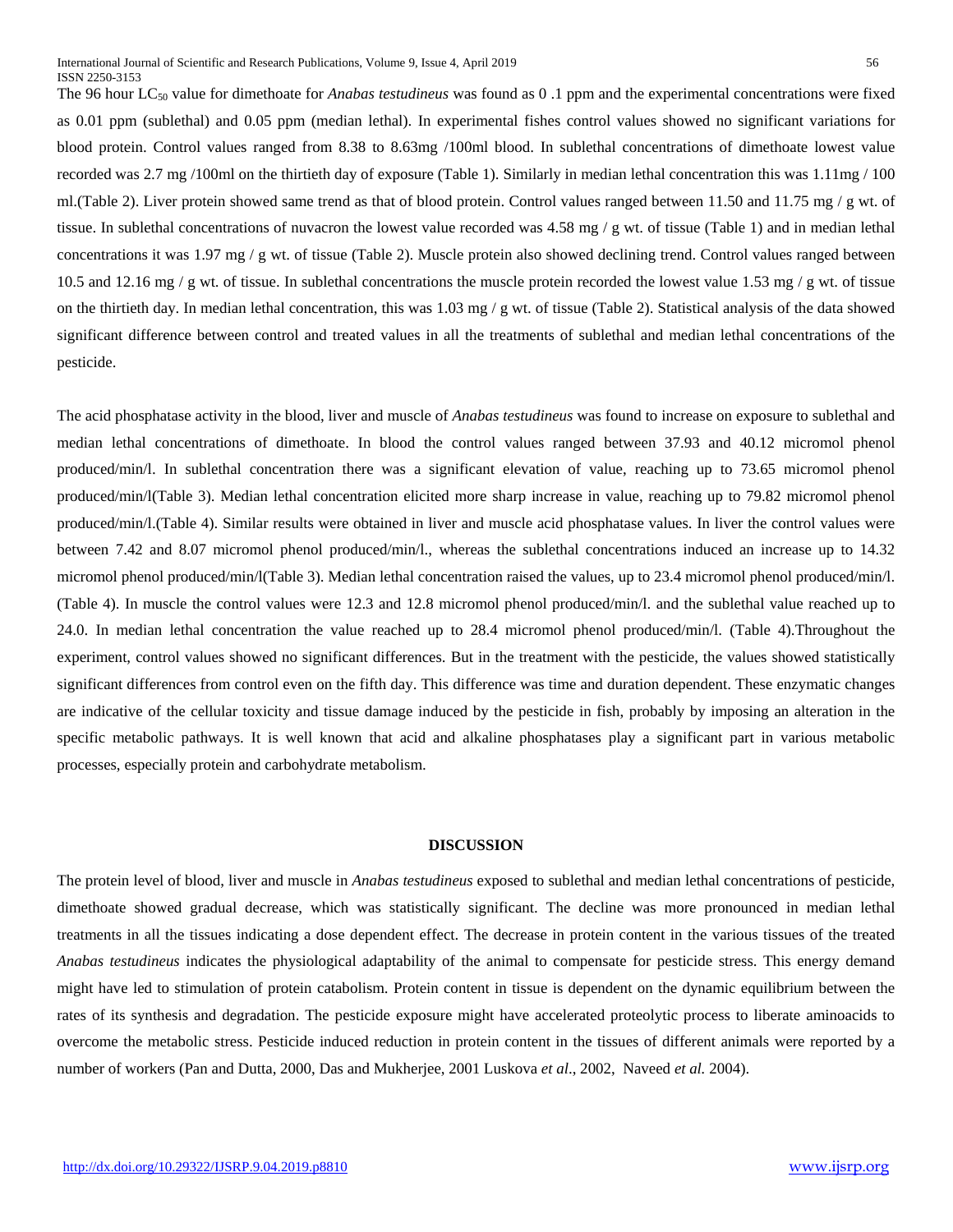Rise in the activities of this enzyme along with a reduction in protein content in the different tissues suggests enhanced protein catabolism to meet energy demands. This inference is further supported by the findings of Das and Mukherjee (2000 ) who reported an increase in acid phosphatase activity and a decrease in protein and RNA levels in *Labeo rohita* fingerlings exposed to quinalphos. Hence, the increased level of acid phosphatase in blood, liver and muscle of treated frogs indicates enhanced metabolic activity, perhaps to meet the stress induced by the pesticides.

Table 1. Effects of sublethal concentration of dimethoate on the blood, liver and muscle protein of *Anabas testudineus*.

| <b>Tissue</b> | $5th$ Day |       | $10th$ Day |       | $25th$ Day<br>$15th$ Day<br>$20th$ Day |      |         | 30 <sup>th</sup> Day |         |      |         |      |
|---------------|-----------|-------|------------|-------|----------------------------------------|------|---------|----------------------|---------|------|---------|------|
|               | Control   | Expt  | Control    | Expt  | Control                                | Expt | Control | Expt                 | Control | Expt | Control | Expt |
| <b>Blood</b>  | 8.38      | 4.57  | 8.58       | 4.52  | 8.63                                   | 4.10 | 8.40    | 3.65                 | 8.50    | 3.21 | 8.45    | 2.7  |
| Liver         | 11.75     | 11.27 | 11.52      | 10.22 | 11.67                                  | 9.15 | 11.50   | 7.22                 | 11.72   | 5.73 | 11.78   | 4.58 |
| Muscle        | 10.67     | 5.00  | 10.83      | 4.23  | 10.50                                  | 3.31 | 12.83   | 2.62                 | 12.12   | 2.01 | 12.16   | 1.53 |

VR\*\*

 $CD(5\%)=0.30$ 

Table 2. Effects of median lethal concentration of dimethoate on the blood, liver and muscle protein of *Anabas testudineus*.

| <b>Tissue</b> | 5 <sup>th</sup> Day |      | $10th$ Day |      | $15th$ Day |      | $20th$ Day |      | $25th$ Day |      | 30 <sup>th</sup> Day |      |
|---------------|---------------------|------|------------|------|------------|------|------------|------|------------|------|----------------------|------|
|               | Control             | Expt | Control    | Expt | Control    | Expt | Control    | Expt | Control    | Expt | Control              | Expt |
| <b>Blood</b>  | 8.38                | 3.70 | 8.58       | 3.25 | 8.63       | 2.82 | 8.40       | 2.18 | 8.50       | 1.55 | 8.45                 | 1.11 |
| Liver         | 11.75               | 9.82 | 11.52      | 8.05 | 11.67      | 6.15 | 11.50      | 3.90 | 11.72      | 2.68 | 11.78                | 1.97 |
| Muscle        | 10.67               | 5.03 | 10.83      | 4.40 | 10.50      | 3.60 | 12.83      | 2.20 | 12.12      | 1.32 | 12.16                | 1.03 |

VR\*\*

 $CD(5%) = 1.89$ 

Table 3.Effects of sublethal concentration of dimethoate on the acidphosphatase concentration in the blood, liver and muscle of *Anabas testudineus*.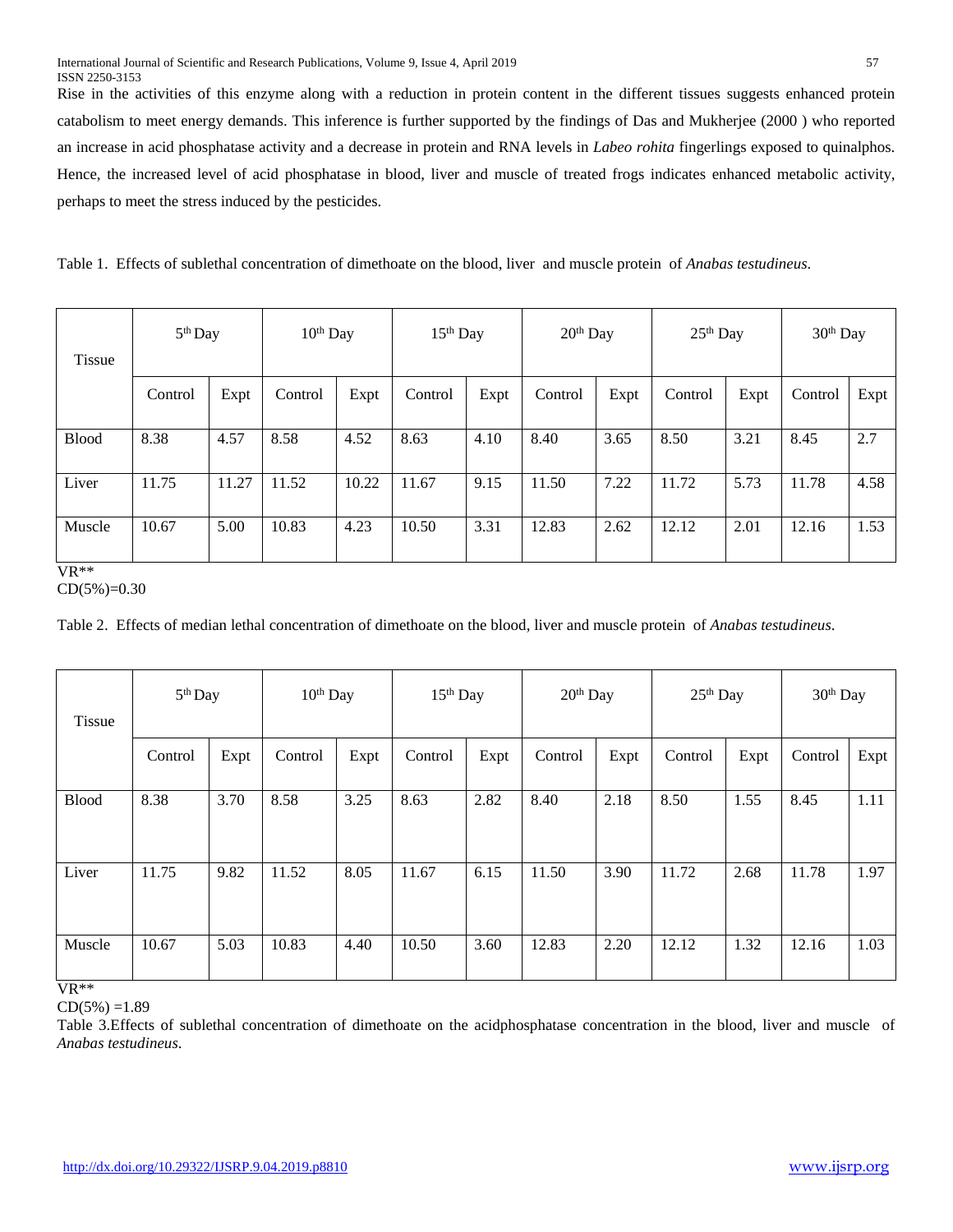| <b>Tissue</b> | $5th$ Day |       | $10^{th}$ Day |       | $15th$ Day            |       | $20th$ Day |       | $25th$ Day |       | 30 <sup>th</sup> Day   |       |
|---------------|-----------|-------|---------------|-------|-----------------------|-------|------------|-------|------------|-------|------------------------|-------|
|               | Control   | Expt  | Control       | Expt  | Contr<br><sub>o</sub> | Expt  | Control    | Expt  | Control    | Expt  | Contr<br><sub>ol</sub> | Expt  |
| <b>Blood</b>  | 39.2      | 43.50 | 38.12         | 45.10 | 40.12                 | 47.63 | 39.68      | 53.75 | 37.93      | 61.22 | 39.83                  | 73.65 |
| Liver         | 7.62      | 8.57  | 7.52          | 9.12  | 8.07                  | 9.68  | 7.42       | 10.68 | 7.68       | 12.40 | 7.62                   | 14.32 |
| Muscle        | 12.33     | 13.48 | 12.47         | 14.35 | 12.82                 | 15.62 | 12.5       | 17.58 | 12.45      | 20.18 | 12.43                  | 24.03 |

VR \*\*

CD  $(5\%) = 2.73$ 

Table 4.Effects of median lethal concentration of dimethoate on the acidphosphatase concentration in the blood, liver and muscle of *Anabas testudineus*

| <b>Tissue</b> | 5 <sup>th</sup> Day |       | 10 <sup>th</sup> Day |       | 15 <sup>th</sup> Day    |       | 20 <sup>th</sup> Day |       | $25th$ Day |       | 30 <sup>th</sup> Day    |       |
|---------------|---------------------|-------|----------------------|-------|-------------------------|-------|----------------------|-------|------------|-------|-------------------------|-------|
|               | Control             | Expt  | Control              | Expt  | Contr<br><sub>o</sub> l | Expt  | Control              | Expt  | Control    | Expt  | Contr<br><sub>o</sub> l | Expt  |
| <b>Blood</b>  | 39.2                | 47.83 | 38.12                | 51.53 | 40.12                   | 55.18 | 39.68                | 60.98 | 37.93      | 67.83 | 39.83                   | 79.82 |
| Liver         | 7.62                | 9.15  | 7.52                 | 10.45 | 8.07                    | 12.13 | 7.42                 | 14.30 | 7.68       | 18.12 | 7.62                    | 23.42 |
| Muscle        | 12.33               | 15.32 | 12.47                | 16.27 | 12.82                   | 18.40 | 12.5                 | 21.47 | 12.45      | 24.60 | 12.43                   | 28.35 |

VR \*\*

 $CD (5\%) = 0.62$ 

## **REFERENCES**

Birge, W. J., Westerman, A. G. and Spromberg, J. A. 2000. Comparative toxicology and risk assessment of amphibians, In: Ecotoxicology of amphibians and reptiles. Sparling, D. W., Linder, G. and Bishop, C. A. Eds, SETAC, Pensacola, FL, 727.

Das , B. K. and Mukherjee, S.C. 2000. Sublethal effect of quinalphos on selected blood parameters of Labeo rohita (Ham.) fingerlings. Asian. Fisheries Science, 13: 225 – 233.

Das , B. K. and Mukherjee, S.C. 2001. Effect of nuvan on hematology of rohu Labeo rohita (Ham.). Indian. J. Fish., 48 (1): 85 – 92.